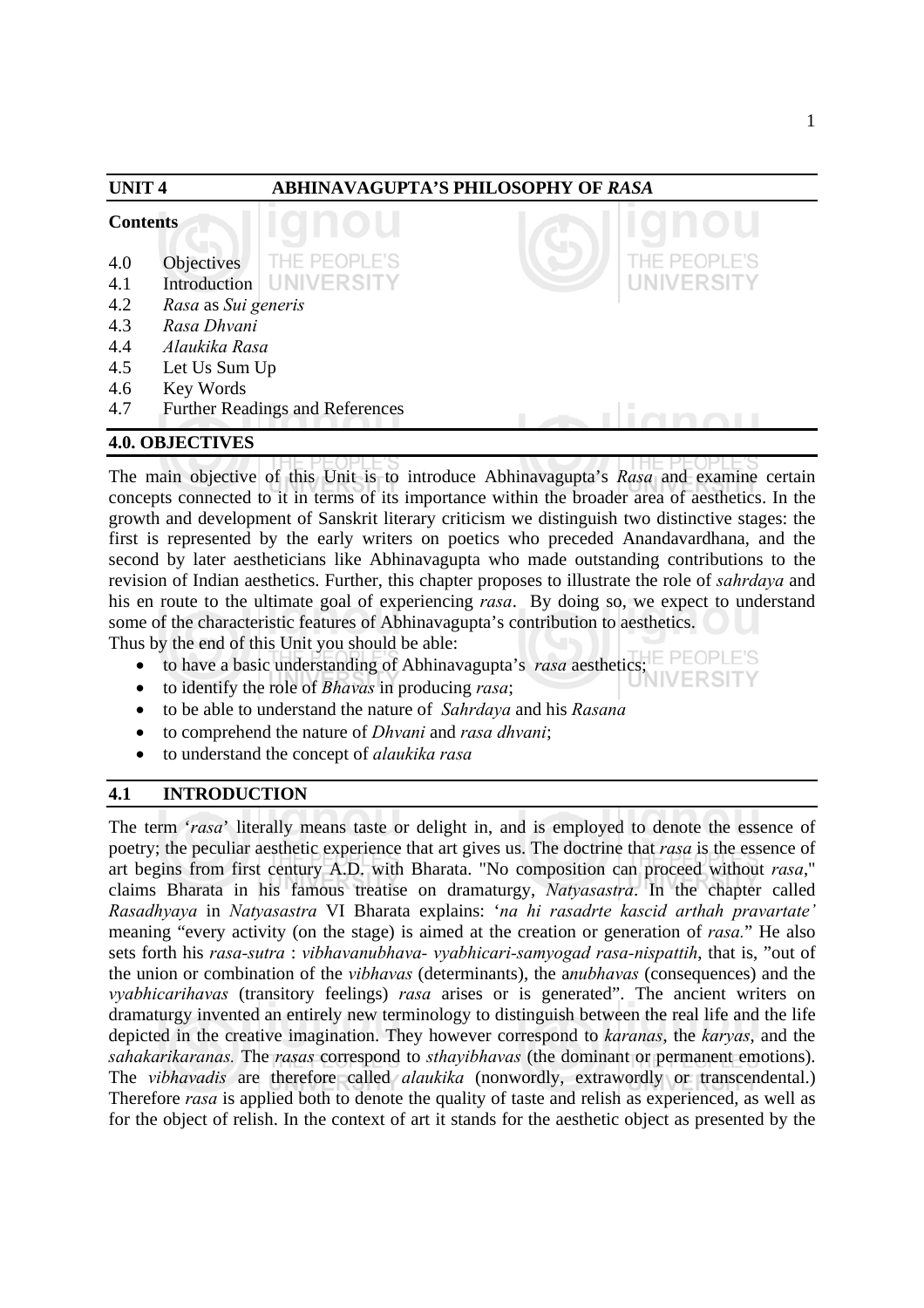2

artist through various techniques. It is the sum total of that aesthetic condition united by a persistent emotional quality. Primarily the Rasa School in Indian aesthetics gives importance to the experiential or subjective side of poetic sense. They hold the view that the essence of poetry to be a quality distinct from its determinants which are more commonly known as human characters, such as natural situations, actions or emotions. *Rasa* is realized when an emotion is awakened in the mind of a *sahrdaya* in such a way that it has none of its usual responsive tendencies and is occurred in an impersonal and meditative level. An emotion aroused in this peculiar manner is caused by demonstrations in art of those objects, which excite it in nature, such as natural situations, persons of known characters, their actions and physical expressions of emotions. These representations, through words in case of poetry and through both words and concrete presentations in case of drama, are generalized and so idealized aspects of objects masquerading as particulars. They are significant neither cognitively nor conatively, for they belong to a higher world. The representations have only emotive significance and the emotions appearing through their medium are not suffered in the ordinary or passive way but enjoyed very actively with coherent self-awareness and knowledge. The secret of this extraordinary mode of experiencing emotions lies in the dissolution of the practical and egoistic side of our self in the poetic attitude and the consequent appearance of the universal contemplative self. Emotions are latent in the self in their generalized form as dispositions connected with their general, not particular associations. So, when generalized objects and situations are presented in poetry, they awaken the generalized emotions, which are felt in an impersonal and contemplative manner. They do not relate specifically to any individual or any object. *Rasa* is realized when, because of the factors related above, the self loses its egoistic, pragmatic aspect and assumes an impersonal contemplative attitude, which is said to be one of its higher modes of being. *Rasa*, thus, is a realization of the impersonal contemplative aspect of the self, which is usually veiled in life by the appetitive part of it. As the contemplative self is free from all craving, striving and external necessity, it is blissful. This bliss is of a different quality from the pleasure we derive in life from contentment of some need or passion. Now it may be noted that *rasa* as realization of one's contemplative and blissful self is fundamentally one. But this realization is associated in poetry with an understanding by this self of some emotion in its generalized form. The gradual evolution of *rasa* theory spans several centuries, and contains several landmarks such as the *Natyasastra* of Bharata, but it is generally agreed that it was at the hands of the Kashmiri Saiva philosopher Abhinavagupta that it attained classical formulation in the eleventh century A.D. A high sensitivity and refinement of analysis in the development of the most complicated concepts of aesthetics and a tendency toward religious interpretation of those are characteristic of Abhinavagupta. He is also known as a philosopher of the Vedanta school.

In his two path breaking commentaries, *Dhanyaloka Locana* on Anandavardhana's *Dhvanyaloka and Abhinavabharati* on Bharata's *Natyasastra*, Abhinavagupta sets forth his theory of *rasa*. It is rightly regarded as his major contribution not only to Sanskrit literary criticism but also to Sanskrit aesthetics as a whole. Abhinavagupta primarily developed his theory from a close understanding and revision of the forms, techniques, and values of drama, poetry, music, and other related art forms of the theatre. Abhinavagupta in these two commentaries has discussed a series of questions relating to beauty and *rasa*: What is the nature of beauty? Whether it is subjective or objective or a combination of both? What are the true features of the sensitive spectator? Whether *rasa* is *laukika* (worldly) or a*laukika* (transcendental)? Another important question regarding *rasa* discussed by Abhinavagupta is about the *asraya* (location or seat) of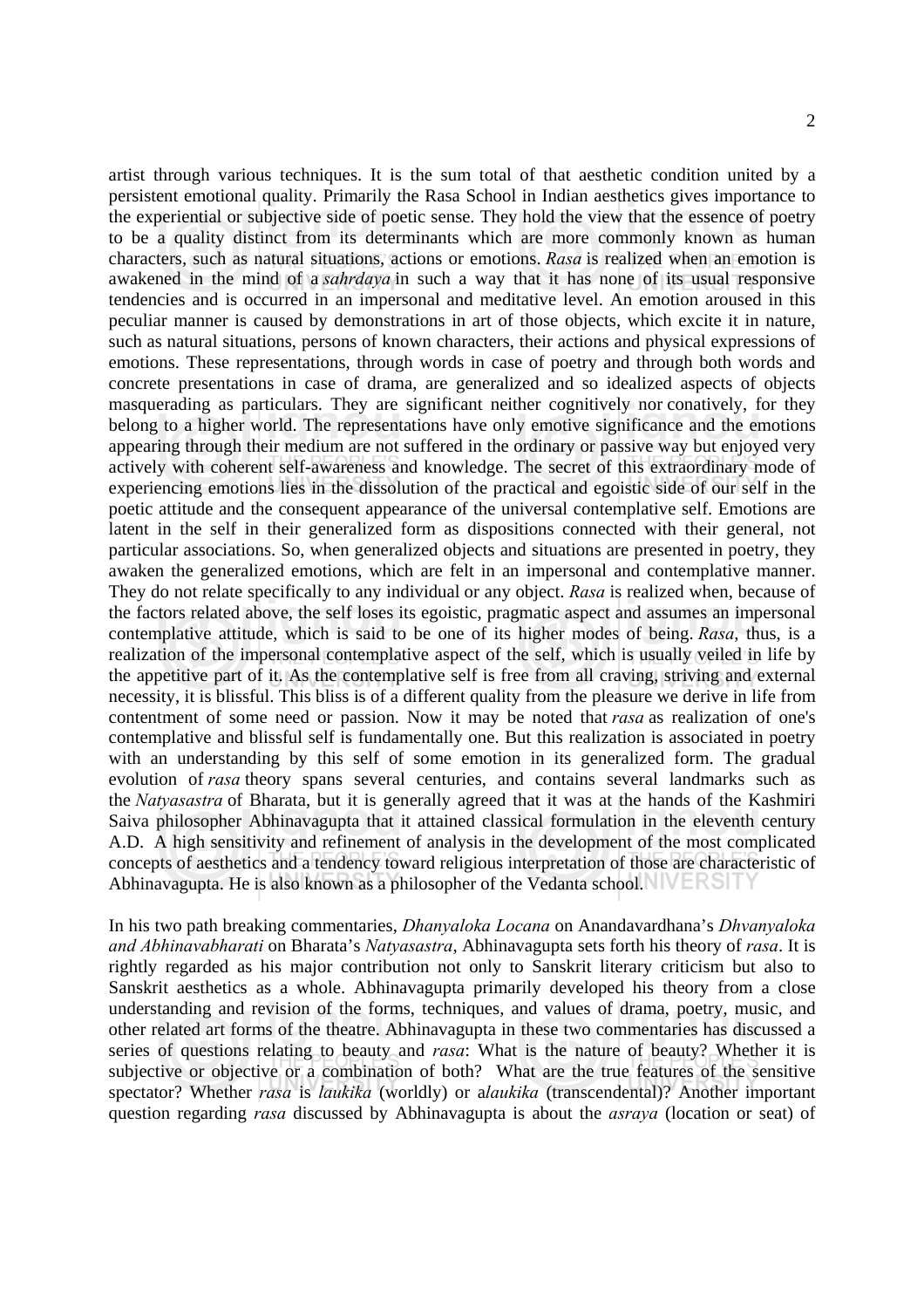*rasa*. Could it be the poet himself or the character who plays the role of characters or spectators themselves? Further *rasa* is meant to provide sheer pleasure to the spectators or are also meant to give moral instruction? etc.

#### **4.2** *RASA* **AS** *SUI GENERIS*

The starting point of Abhinavagupta's aesthetics is his repeatedly stated belief that the aesthetic perception as well as the pleasure which accompanies it creates an enjoyment which lasts only so long as the perception lasts. This enjoyment is self generative or sui generis. This uniqueness of *rasa*, Abhinavagupta maintains, is an unmistakable "datum of our consciousness." And because *rasa* is unique, its emergence cannot be elucidated using causal, inferential, or any other regular terms. In *Dhanyaloka Locana* (2.3.) Abhinavagupta held this doctrine that "There is no poetry without *rasa*." According to him, the *rasa* or aesthetic experience is not the experience of basic emotion (*sthayi bhava*) in isolation from situation, mimetic changes and momentary emotions, but in union with them. Abhinavagupta explains: "what is aroused…is simply the tasting; the form of existence...of this tasting, is called *Rasa*," by which he appears to mean that *rasa* is the perception of an entity containing beauty and does not denote anything distinct from that special brand of perception. Bharata mentions eight kinds of *rasa* such as the erotic, the comic, the pathetic, the furious, the heroic, the terrible, the odious,- and the marvelous are transformations of our natural human feelings of love, laughter, sorrow, anger, effort, fear, disgust, and surprise brought about by dramatic art. The question whether there is a ninth *santa rasa* apart from these eight has been a debatable point among medieval Indian aestheticians. Abhinavagupta, however, holds that there are several levels of aesthetic experience such as sense, imagination, emotion, catharsis, and transcendence. At the highest level of transcendence *rasa* experience is one of perfect repose and serenity (*sinta*) no matter what the emotion involved is. Therefore, at the transcendental level there is only one type of *rasa* which is one of unmixed bliss where the duality of subject and object disappears and the self is merged in the absolute giving rise to pure spiritual rapture. Such an experience is supposed to be out of this everyday life.

#### **Abhinavagupta on** *Bhavas*

The foundation of all discussions on *rasa* is with the sutra formulated by Bharata. Though by *rasa* Bharata means only *natya rasa* other aestheticians apply it to poetry or creative literature in general. Abhinavagupta says that a refined reader gets *natya rasa* even when he 'reads' a play. Bharata defines *bhaava* as the basis of *rasa* as one which brings into existence the sense of poetry through four kinds of representation: **UNIVERSITY** 

- 4. Imitation by speech (*Vancika*)
- 2. Imitation by costume (*Aahaarya*)
- 3. Imitation by gestures (*Aangika*) and
- 4. Imitation by psychic change (*Sautvika*)

Bharata does not explain *sthayibhavas* nor does he draw any distinction between *sthayibhava* and vyabhic*a*rih*a*v*a*s. He point out that there are eight *sthayibhavas* and thirty three *vyabhicarihavas*. Abhinavagupta says that *sthayibhavas* are many coloured strings to which remain thinly tied the vyabhic*a*rih*a*v*a*s having their parallels in stones of diverse hues. Just as the colour of the string reflects itself on the stones, the *sthayibhavas* reflect themselves on the vyabhic*a*rih*a*v*a*s. As the stones of different shades tinge intervening threads with their attractive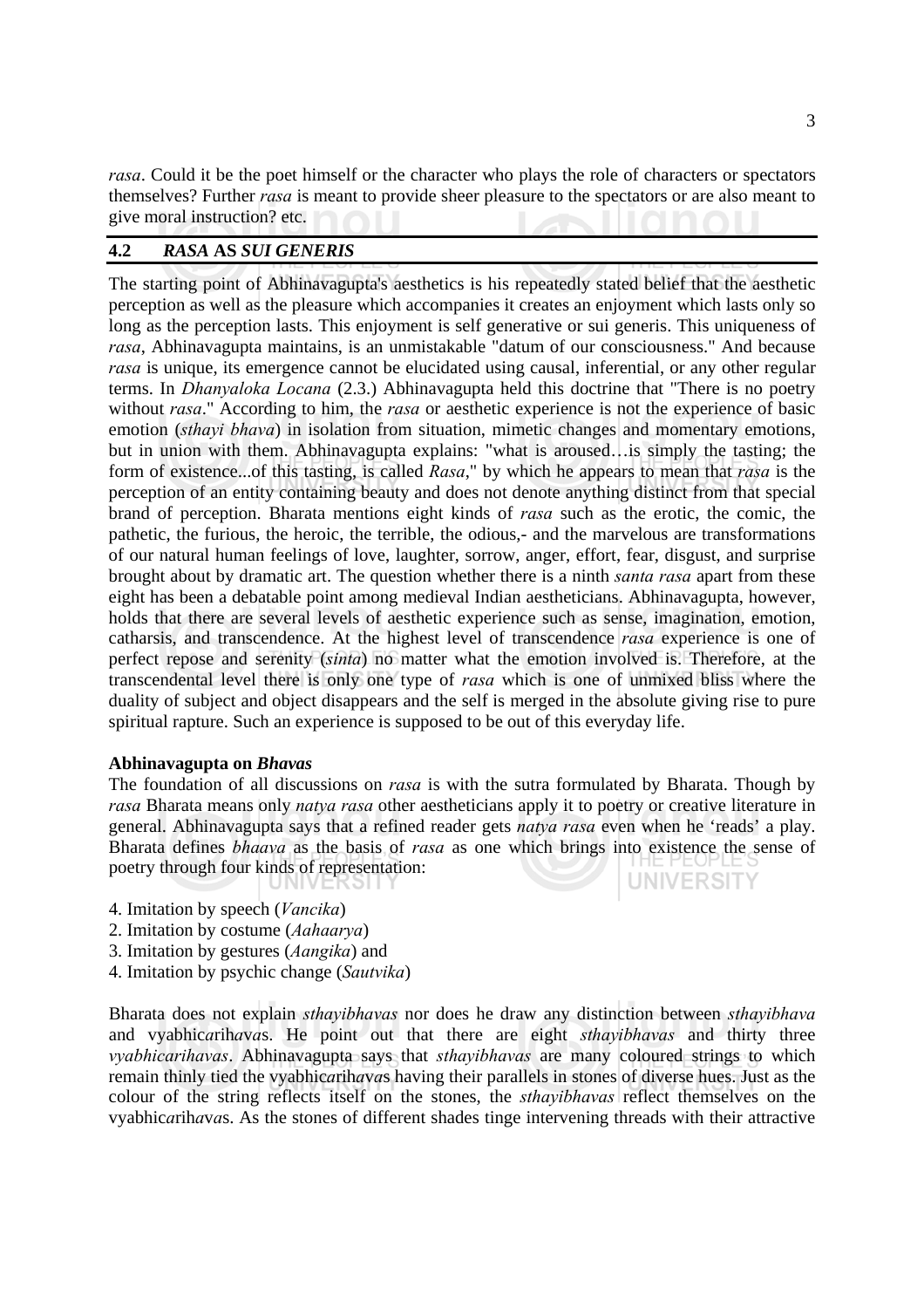hues, similarly vyabhic*a*rih*a*v*a*s in their turn influence *sthayibhavas* and make them appreciable to the spectators. Abhinavagupta gives a clearer exposition of *sthayibhavas* than any other aesthetician of his period. Everyone avoids contact with pain and tends towards experiencing happiness/pleasure. All desire to enjoy themselves, this is because of *rati* or delight. All people think highly of themselves and laugh at others. This is because of *hasa* or laughter. Everyone feels sorrow when he is deprived of the object of longing. This is *sooka* or sorrow. He is enraged at the loss of something close to his heart. This is *kroodha* or anger, when he realises his inability he becomes subject to fear. This is *bhaya* or fear. Then he resolves somewhat to get over the difficulties. This is *utsaha* or enthusiasm. He has a feeling of repulsion when he meets with repugnant objects. This is *jugupsa* or aversion. He may be filled with wonder on certain occasions. This feeling is *vismaya* or astonishment ultimately he wants to abandon something. This is *saama* or serenity. After describing these permanent mental states, Abhinavagupta distinguishes them from transitory mental states or *vyabhicarihavas*. These transient *bhavas* do not leave any *samskara* or impression in the mind. On the contrary, the permanent states like *utsaha* leave their impressions in the mind. Even amongst the *sthayis*, Abhinava chooses four viz., *rati* (delight), *kroodha* (anger), *utsaha* (enthusiasm) and *nirveeda* (disinterested serenity) born out of philosophical knowledge. Even these are subservient to one another. In accordance with the type of the drama one of the *sthayibhavas* would be principal and the rest of it would be subservient. The *sthayibhava* and *vyabhicarihava* constitute the external factors leading to aesthetic realization. *Vibhava* is not something in the mind of the poet or the reader. It represents the external factors of the experience. The word *Vibhava* stands for the dramatic situation. It is not the cause, but only a medium through which emotion arises in the actor. *Vibhava* arouses emotions in the reader in a manner quite different from that in which emotion arises in actual life. *Vibhava* is represented as having two aspects; one is *alambana*, the object which is responsible for the arousal of emotion or that on which the emotion depends for its very being. The other is *uddipana*, the environment, the entire surrounding which enhances the emotive effect of the focal point. All the physical changes which are consequent on the rise of an emotion and are in actual life looked upon as the emotion are called a anubh*a*va to distinguish them from the physical effects of emotion which arise in real life. The physical changes and movements which follow the rise of an emotion are of two kinds, voluntary and involuntary. The voluntary physical changes are called simply anubh*a*va, but the involuntary ones are called *satvika bhavas*.

#### *Sahrdaya* **and His** *Rasana* **Experience**

Before going into detail about the experience of *rasa* it is necessary to think about the one who experiences it- the s*ahrdaya*. The word s*ahrdaya* literally means 'one who is of similar heart'. Abhinavagupta defines s*ahrdaya* as "those people who are capable of identifying with the subject matter, as the mirror of their hearts has been polished through constant repetition and study of poetry, and who sympathetically respond in their own hearts-those people are known as s*ahrdaya*s- sensitive spectators." A poet communicates with a reader who has more or less a similar sensibility. He must be a *sahrdaya*, one who has the same mind, and the heart as the poet; like the poet, the *sahrdaya* also should be gifted. Abhinavagupta provides us with a detailed explanation of the process of aesthetic enjoyment by the *sahrdaya*. A play or a poem or a true aesthetic object raises the reader from the level of the senses to that of imagination. As a result the personality of the reader changes and he gets transported to higher plane. The point is that a true aesthetic object primarily stimulates the imagination of the poet through the senses. As his imagination is stimulated he concerns himself not as much with a sensibility present as with the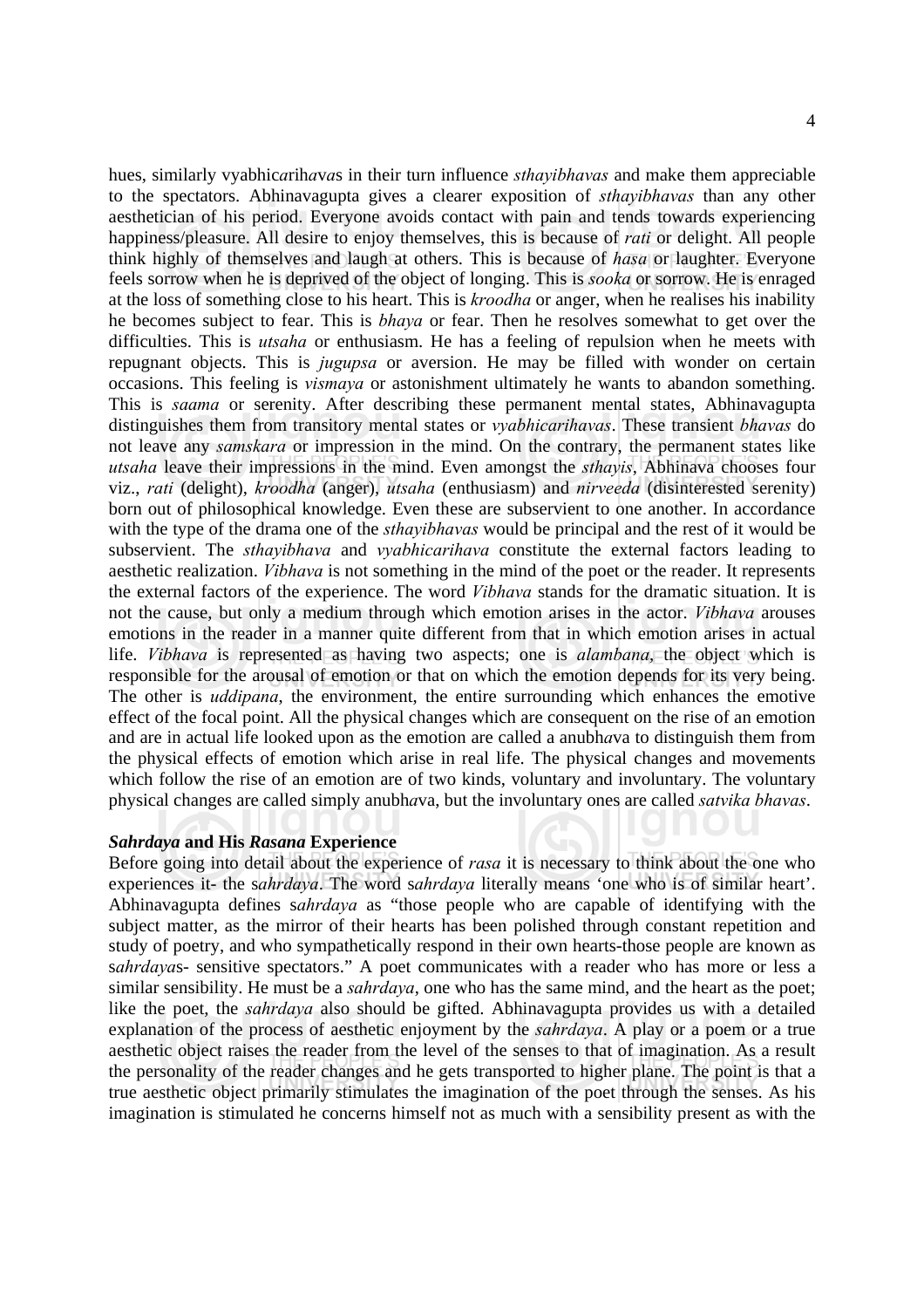imaginatively grasped. The world created by the *sahrdaya* at the stimulation of the aesthetic object is his own. In it he meets with a dramatic personality which is the focal point on the whole. It is the ideal realized. He therefore slowly and gradually identifies himself with it. When *Vibhava*, *anubhava*, and *vyabhicarihavas* combine they produce *rasa* in the *sahrdaya*. We cannot qualify any person as *sahrdaya* at will. S*ahrdaya* should have a taste in poetry and a sensitive heart. He should also have a close acquaintance with poetical works. He is the one who has the capacity to identify himself with poetical or dramatic works and to experience the delight of cognitive tasting. The *sahrdaya* experiences *carvana* or cognitive tasting which is precedent to *rasa* experience. This cognitive tasting is different from ordinary cognition. As already pointed out the *sahrdaya* also should be a gifted person. Only an accomplished reader can fully appreciate either a play or a poem. A *sahrdaya* is one whose aesthetic susceptibility is on a par with that of the poet. According to Abhinavagupta, a *sahrdaya* must have the following qualities. A *sahrdaya* must have taste or rasikatva, *sahrdaya*tva or aesthetic susceptibility, power of visualisation, intellectual background, contemplative heart, the necessary psycho-physical condition and the capacity to identify oneself with the aesthetic object. **UNIVERSITY** 

*Rasa* sutra says that *rasa* is *nispati*, which is neither generation nor knowledge. According to Abhinavagupta the reference to *nispati* in the sutra is not to '*rasa*', but to *rasa*na or to the powers of cognitive tasting whose object is *rasa*. In this way, the life of *rasa* is solely dependent upon *rasa*na. *Rasana* is neither due to *pramaana vyapara* (means of knowledge) nor due to *karika vyapara* (verse). *Rasa*na is not the effect of a cause. It is self generative, it is *sva samveedana siddhavat*; r*asa* experience is 'sui generis'. *Rasa*na is not an object and it does not reside in any work or any mind. It is a dynamic process in which the mind enjoys equilibrium and peace. Abhinavagupta admits that *rasana* is a 'form' of knowledge. It is *boodha* or consciousness of itself, but it is different from other forms of knowledge usually recognised. The difference consists in its means, namely the *vibhava*, *anubhava*, and *vyabhicarihava*. These are different from other means of knowledge in common practice. So the claim of the sutra is that *rasa* is an extraordinary entity which is the object of *rasa*na or cognitive tasting. Abhinavagupta also explains how a *sahrdaya* experiences the poetic delight. When a *sahrdaya* reads a poem or witnesses a play, the *sthayibhava* remaining in the form of a latent impression in his mind is awakened by the depicted *vibhava*. It is taken in its general form without specific connection. The generalization that takes place excludes the individuality of the character as well as the *sahrdaya*. This experience overcomes all obstacles producing *viita vigna pratiiti*. The generalised *vibhavas* and the rest call into play the latent *sthayibhava* in the spectator/reader and this also is understood in a general way. *Rasa* is something different from *sthayibhava* or permanent mood. *Rasa*, as we have seen is a process of enjoyment or relish brought about by commingling of *sahrdaya*'s sensibility and the *vibhava*, *anubhava* and *vyabhicarihava*. It is neither *loukia* nor empirical, on the other hand it is *aloukika* or transcendental. *Rasa*na is not an abiding state of mind but a process. "The realisation of *rasa* depends on the comprehension of *vibhava*, *anubhava* and *vyabhicarihava*. This lasts only so long as cognition of these factors lasts and ceases to exist when these factors vanish". *Rasa*, Abhinavagupta observes is suggested by the union of the permanent mood with the *vibhavas* through the relation of the suggested and the suggestor (*vyangya vyanjaka bhauvu*) in the other words the *pratiti* of *rasa* is nothing other than *abhivyakti* a manifestation through the power of synthesis, resulting in an extra-ordinary state of relish, known as *rasa*na.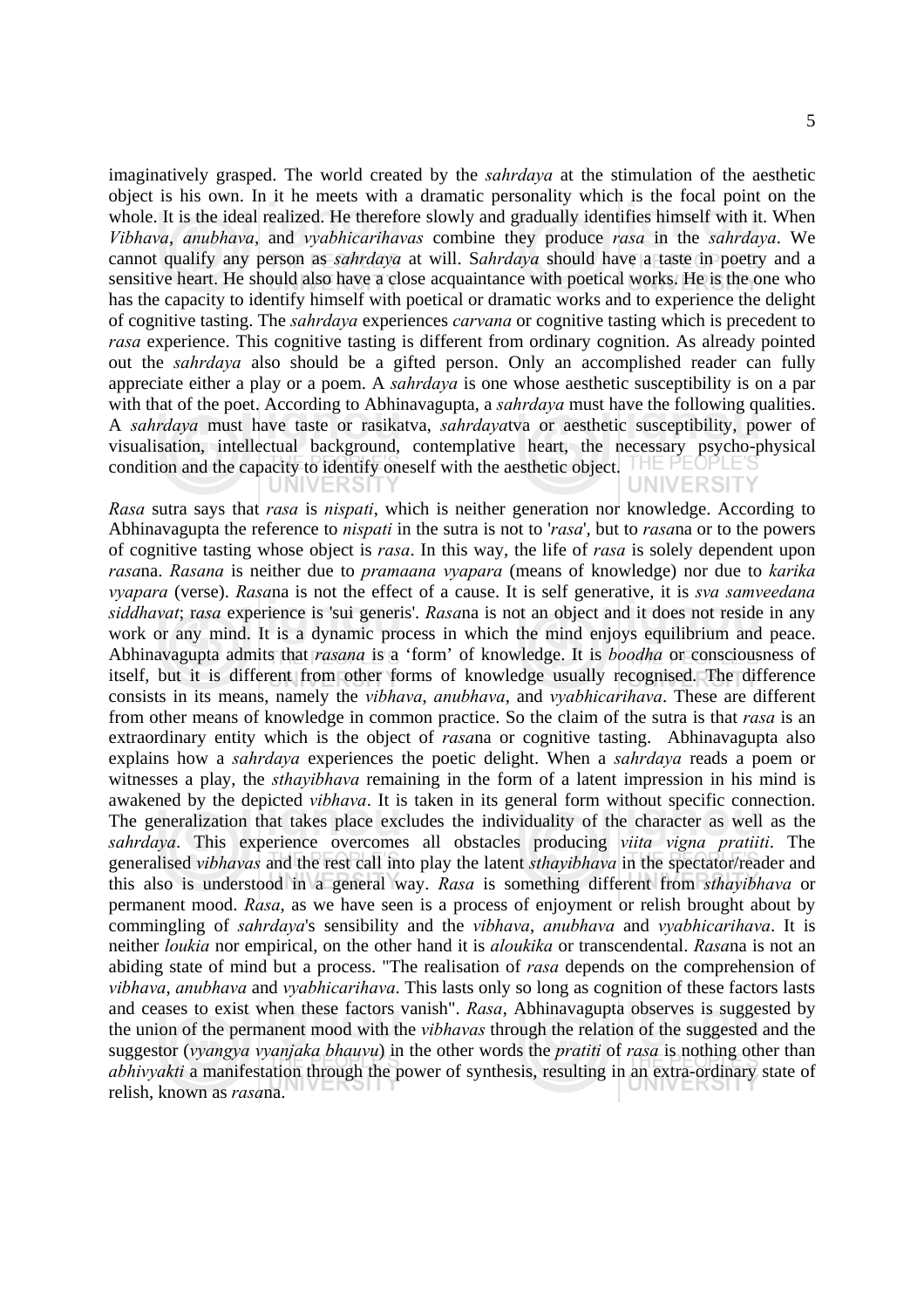

# **4.3 THE CONCEPT OF** *RASA DHVANI*

Though it is Bharata who is credited with having originated the *rasa* theory it was Abhinavagupta who widened it into a systematic poetic principle. Anandavardhana was the chief exponent of the *Dhvani* theory but later Abhinavagupta made significant contributions to it. According to both Anandavardhana and Abhinavagupta, the language of great poetry is not explicit, but implicit and that the soul of great poetry is implicit *rasa* or *rasa* that is suggestive. According to Anandavardhana and Abhinavagupta, the language of poetry crosses the bounds of empiricism; it crosses the realms of both *abhidha* and *lakshana*. According to Anandavardhana, the category of poetry in which the suggested element is dominant is of the highest type. In such poetry the expressed sense subordinates itself to the implied sense. Abhinavagupta declares that there cannot be any poetry without a touch of the charm of the implicit. Abhinavagupta turned his attention away from the linguistic aspects and related abstractions while enjoying art, which had preoccupied even Anandavardhana, focusing his attention instead on the workings of human mind, specifically the mind of the reader or viewer of a literary work. The first step in Abhinavagupta's aesthetic scheme involved the recognition of the theory of *rasadhvani*. *Rasa* experience could not be understood as a theory of abstract linguistic structure. Rather, it only could be understood as a theory rooted in the way people respond to literature. In other words, *rasadhvani* had to be conceived in psychological terms. According to this system the reader becomes the central focus of literary criticism. The aim of *kavya* is to give pleasure, but this pleasure must not bind the soul to the body. Thus he attributed the state of tranquility or divinity to arts and considered *Santa rasa* as the ultimate *Rasa*. According to him the pleasure one derives out of a real work of art is no less than divine pleasure.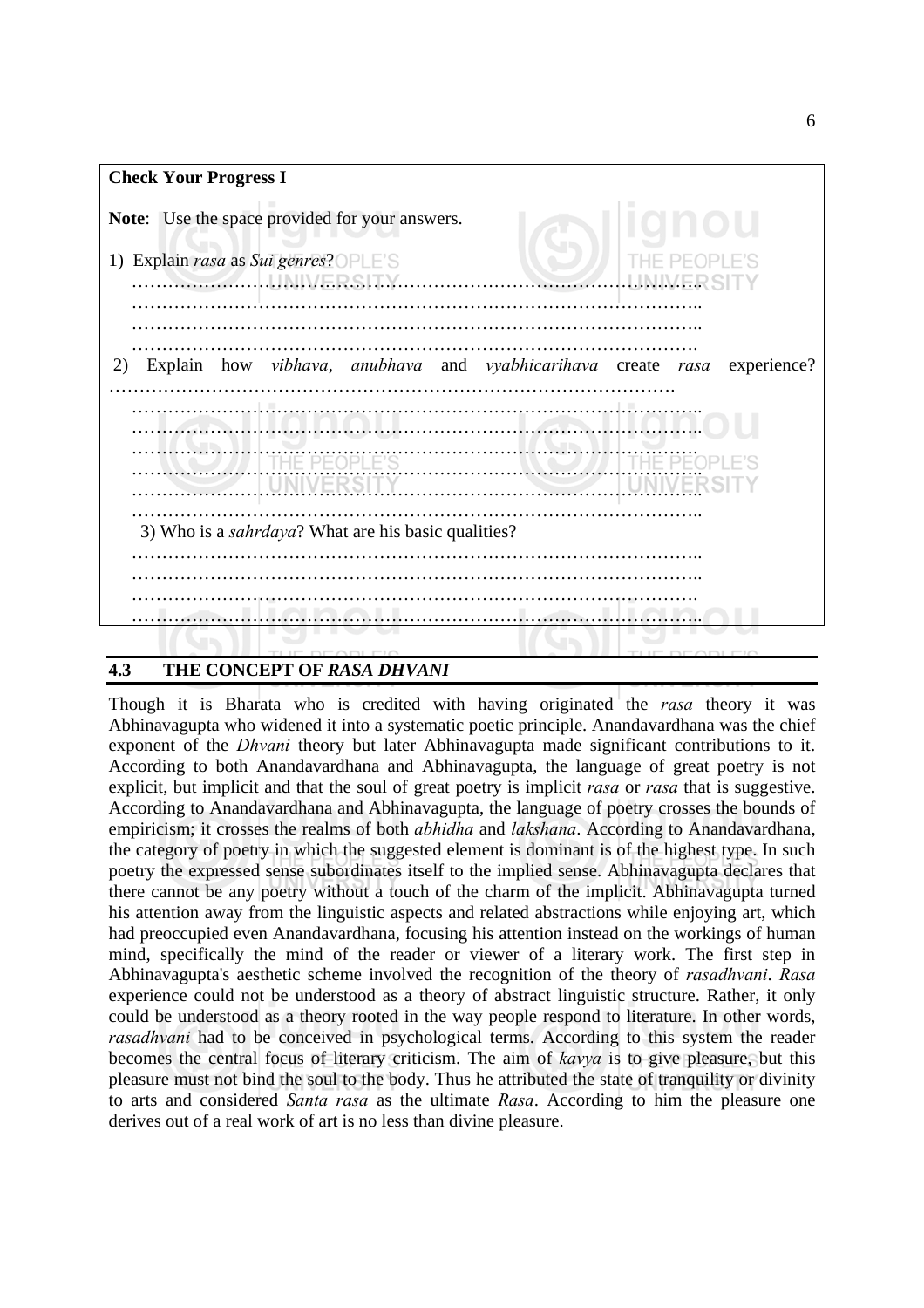Abhinavagupta elucidates his concept of *Dhvani* in *Dhvanvaloka Locanam*. "To be a poem per se *rasa dhvani* is a must according to Anandavardhana". For Abhinavagupta both *sabda sakti moola* (word) and *artha sakti moola* (meaning) plays a key role in *dhavani*. Abhinavagupta explains the word *'dhvani* in two different ways'. The first is *dhvanat iti dhvani*: that which sounds or reverberates or implies is *dhvani*. The second is *dhvanyate iti dhvani* or *dhvani* is what is sounded or reverberated or implied. This derivation explains *dhvani* as something which is implied. This is *dhvani* proper. This double derivation of *dhvani* is necessary to keep the two meanings apart to avoid confusion. The one suggests an agent or the power of suggester, the other is what is suggested. All the three types of *dhvani*, *vastu dhvani*, *alankara dhvani* and *rasa dhvani* come under *'dhvanyate iti dhvani'* or that which echoes. Abhinavagupta Gupta accepts the general three-fold classification of *dhvani* as given by Ananda. However he adds some other explanation to it. For him the *pratiiyamana* or implied sense is described as two-fold of which one is *loukika* or the one that we meet in ordinary life and the other is *kavya vyaapaara gocara* or one which is met only in poetry. The *loukika dhvani* in poetry is two-fold; the one that suggests *vasthu* or some matter is called *vastu dhvani*. The other which suggests a figure of speech is *alanknara dhvani*. In both instances the *loukika dhvani* is explicit. The form of *dhvani* possible in poetry is called *rasa dhvani*. According to Abhinavagupta this alone should be regarded as authentic *dhvani*. He holds that *rasa dhvani* alone constitutes the soul of poetry.

| <b>Check Your Progress II</b><br>Note: Use the space provided for your answers.<br>UNIVERSITY<br>1) Define Rasana? | THE PEOPLE'S<br>UNIVERSITY |
|--------------------------------------------------------------------------------------------------------------------|----------------------------|
| 2) Explain rasa dhvani?                                                                                            |                            |

# **4.4** *ALAUKIKA RASA*

Broadly speaking, there are two schools of Sanskrit aesthetics regarding the nature of *rasa*: whether it is *laukika* (of everyday life, worldly, normal, as in actuality) or *alaukika* (different from everyday life, extra worldly, supra-normal). Abhinavgupta in his commentary on Bharata's *Natyasastra* makes a categorical statement that all the *sthayins* when presented on the stage are pleasurable and that all *rasas* too are pleasurable. Further the view of Abhinavgupta that all the eight (or nine) *rasas* are pleasurable and that even sorrowful situations in actuality acquire pleasurable quality through the aesthetic treatment they undergo in a work of art, would certainly appeal to large majority of *sahrdayas*. In the course of his discussion of the *sthayin* of the *santa rasa* Abhinavagupta clearly distinguishes between a *sthayin* and its corresponding *rasa*. One is *siddha* (already present and accomplished thing) the other is *sadhya* (to be affected, to be brought about). Then there is *laukika* and the a*laukika*; next is *sadharana* (common, ordinary), and *asadharana* (unique, uncommon).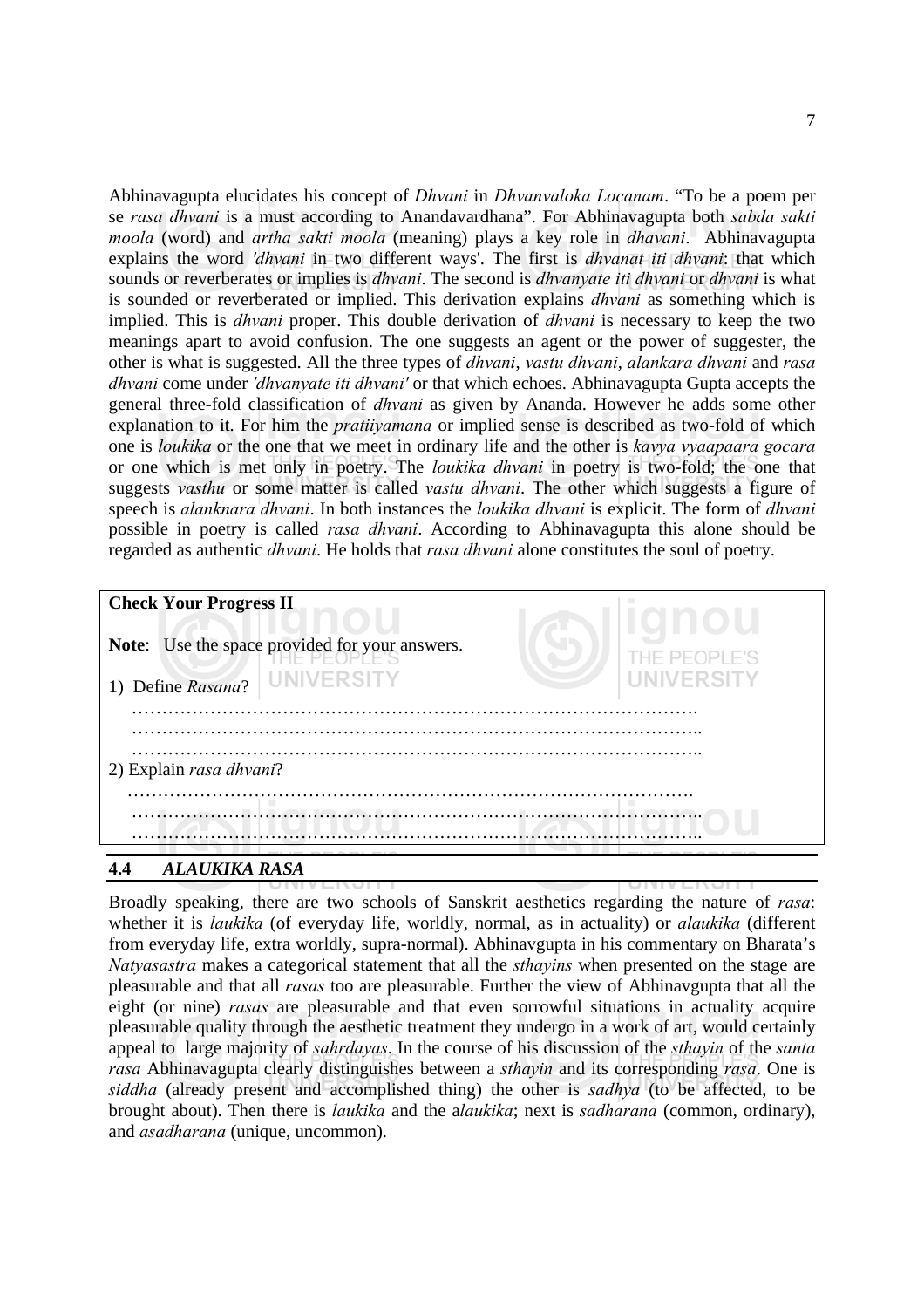Although there is no such clear distinction to be found in Bharata's text and although there is no prominent mention in it of the identity between *sthayins* of our everyday life and their corresponding *rasas* we do come across a few indications in Bharata's writing which lead one to assume that he believed that it is merely the *sthayibhava* of the world that is called *rasa* when imitated or represented on the stage; and that some *rasas* are pleasurable and some others sorrowful. Abhinavagupta states again and again that *rasa* is *alaukika*. The *pratiyamanartha*  (suggested sense) is of two kinds *laukika*: bare ideas (*vastu*) and images (or *alamkaras*) may be suggested but they are at the same time *vacya* (expressible) also and *kavya-vyaparaika-gocara* or *vyanjana-gocara* or *alaukika* what can only be suggested; only emotion, in its essence, directly describable. It is not communicable like a fact or idea and image. *Rasa* according to Abhinavagupta is never seen in a dream *sva-sabda-vacya* – conveyed by the mere naming of the emotion (to be suggested). For the *rasika* (sensitive spectator) practical interests are of no significance when he goes to the theatre. He feels he would listen to and see something marvelous which is beyond his *locottara* (everyday experience), something worthy of his attention, something whose essence is from the beginning to the end, sheer delight. He would share this experience with the rest of the spectators. Engrossed in the aesthetic enjoyment of appropriate music, both vocal and instrumental, a man completely forgets himself and is aware then of nothing beyond the object or the situation portrayed by the poet or dramatist. His heart becomes like a spotless mirror. It facilitates *hrdaya–samvada* (sympathetic response) and *tanmayibhava* (identification).what he sees is divorced from space and time. His apprehension of *rasa* does not fall within the ordinarily recognized categories of knowledge like true knowledge, false knowledge, doubt, probability. He is so engrossed in what he sees and is so carried away by an overpowering sense of wonder that he identifies himself with the principal character and sees the whole world as the character saw it. **IINIVERSIT** 

Abhinavagupta pointedly refers to some of the important steps in the aesthetic experience, the attitude of a true spectator, the generalized nature of what he sees on the stage, the extraordinary nature of the cognition of *rasa*, absence of any physical activity on the part of the spectator and the presence in him of a contemplative attitude. *Rasa* is nothing but aesthetic enjoyment and this enjoyment consists exclusively in a kind of knowledge or consciousness. If it were possible to convey *rasa* through words alone we would have been possibly forced to admit that *rasa,* like the denoted sense, *laukika.* But we do find that *rasa* is capable of being suggested by alliteration, gentle or harsh, which is devoid of any denoted sense. But in everyday life we never come across a thing which could possibly be suggested by *anuprasa.* This is therefore, an additional proof for the doctrine of the *alaukikatva* of *rasa.* Abhinavagupta's *alaukikatva* of *rasa* doctrine may briefly be stated as follows: "Objects in the world of poetry and drama have no place in the everyday world of our space and time. Owing to this lack of ontological status the question of reality or unreality does not apply to them. This however does not mean that they are unreal. They are drawn from life but are idealized. They however do not become false or illusory through idealization. A reader or spectator who mistakes them for real objects or views them as unreal or false is no true spectator- *sahrdaya.* The objects depicted in poetry or drama, assume a unique character which the spectator can describe as neither real nor unreal. To take a logical view of the things portrayed in poetry or drama or to adopt a strictly philosophic approach to literature would only invite ridicule. In a passage from *Abhinavaguptabharati* he says: *Rasa* is completely different from the permanent emotions like love, sorrow, etc., and it cannot be maintained, as Sankuka did, that *rasa* is the apprehension of the permanent emotion of somebody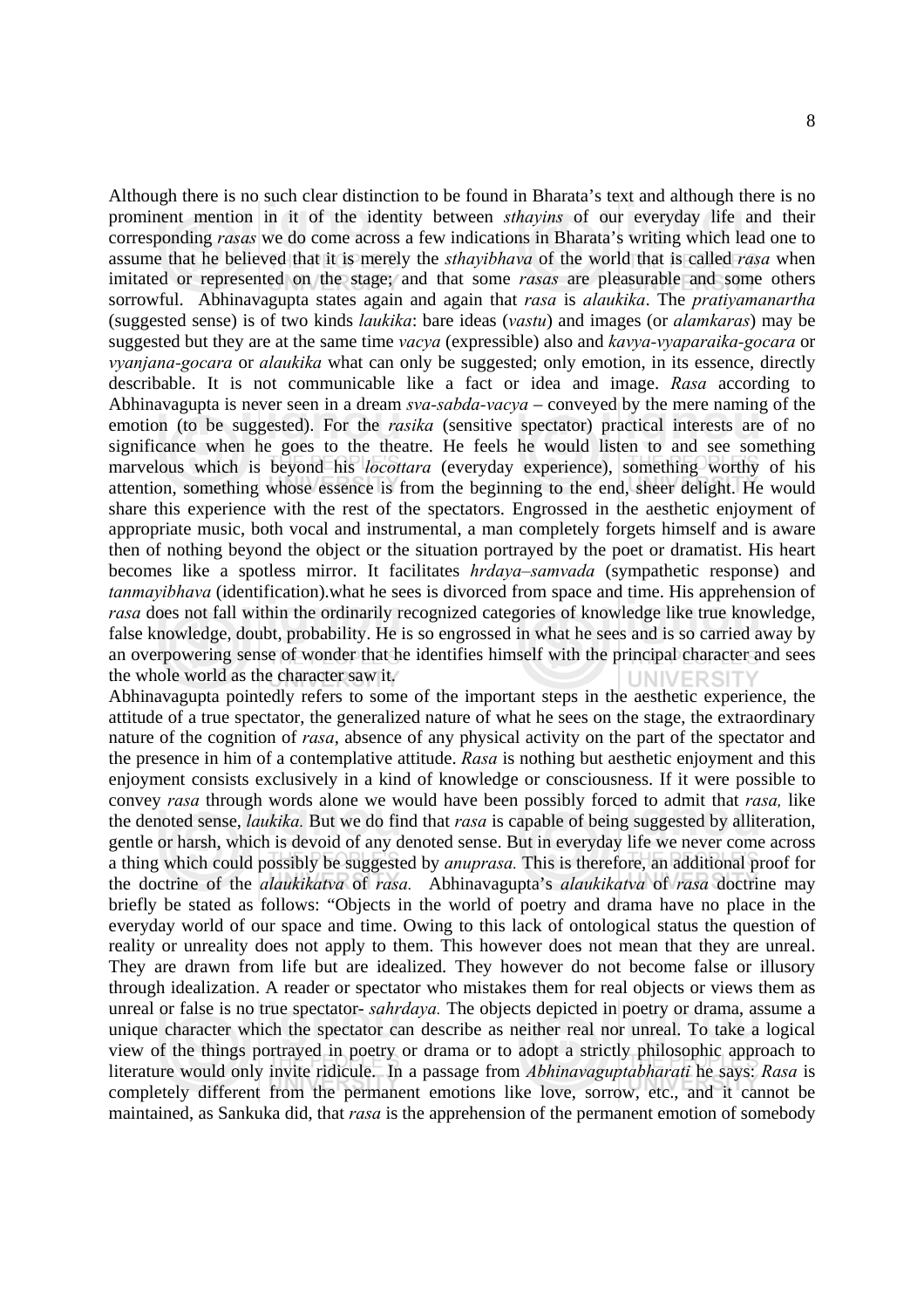else and that it is so called because it is an object of relish. For if it was so then why the permanent emotion of real life should be not called *rasa*? for if a non-existing (unreal) permanent emotion in the actor be capable of being the object of aesthetic relish, a real permanent emotion has all the more reason for being so capable. Therefore the apprehension of the permanent emotion of another person should be called only inference and not *rasa*. For what aesthetic relish is involved in this kind of inference. **UNIVERSI** 

These important passages from the works on literary and aesthetic criticism throw sufficient light on *alaukikatva,* a key term for Abhinavagupta. It would be evident to a careful student of these passages that Abhinavagupta uses the term *alaukikatva* with different shades of meaning. In one or two places this term is used to distinguish the process whereby *rasa* is achieved from other worldly *laukika* processes. It is achieved by the power of suggestion which is peculiar to poetry or creative literature and not by the commonly known processes *abhidha* (power of denotation) and *lakşna*, *gunavrtti*, or *bhakti* (secondary usage). Occasionally he uses this term *alaukika* to point out the mundane and earthly things are completely transformed by the magic touch of the activity of the poet's creativity. 1E PEOPLE'S **UNIVERSITY** 

| <b>Check Your Progress III</b>                             |                                              |  |          |  |  |  |  |
|------------------------------------------------------------|----------------------------------------------|--|----------|--|--|--|--|
| <b>Note:</b> Use the space provided for your answers.      |                                              |  |          |  |  |  |  |
| 1) What are the two different schools of Sanskrit poetics? |                                              |  |          |  |  |  |  |
|                                                            |                                              |  |          |  |  |  |  |
|                                                            | <u> 11 November 1950 en Esterman Novembe</u> |  | $H = PL$ |  |  |  |  |
| 2) Explain the concept of <i>alaukika rasa</i> ?           |                                              |  |          |  |  |  |  |
|                                                            |                                              |  |          |  |  |  |  |
|                                                            |                                              |  |          |  |  |  |  |
|                                                            |                                              |  |          |  |  |  |  |

# **4.5 LET US SUM UP**

In this unit we have tried to outline Abhinavagupta's theory of *rasa* through defining certain concepts in his aesthetic canon. We started with the idea that *rasa* should be evaluated as self generative-Sui generis. We have also elaborately considered certain concepts like '*Sahrdaya*' and His *Rasana* Experience, '*Dvani* and '*rasa Dhvani'* etc. Finally we conclude the unit with an examination of the concept of *alaukikatva rasa*.

#### **4.6 KEY WORDS**

*Sahrdaya*: Sensitive spectator who is capable of enjoying *rasa Dhvani***:** Denotes the implied meaning in poetry *Rasana*: Cognitive relishing by the spectator

# UNIVERSIT

# **4.7 FURTHER READINGS AND REFERENCES**